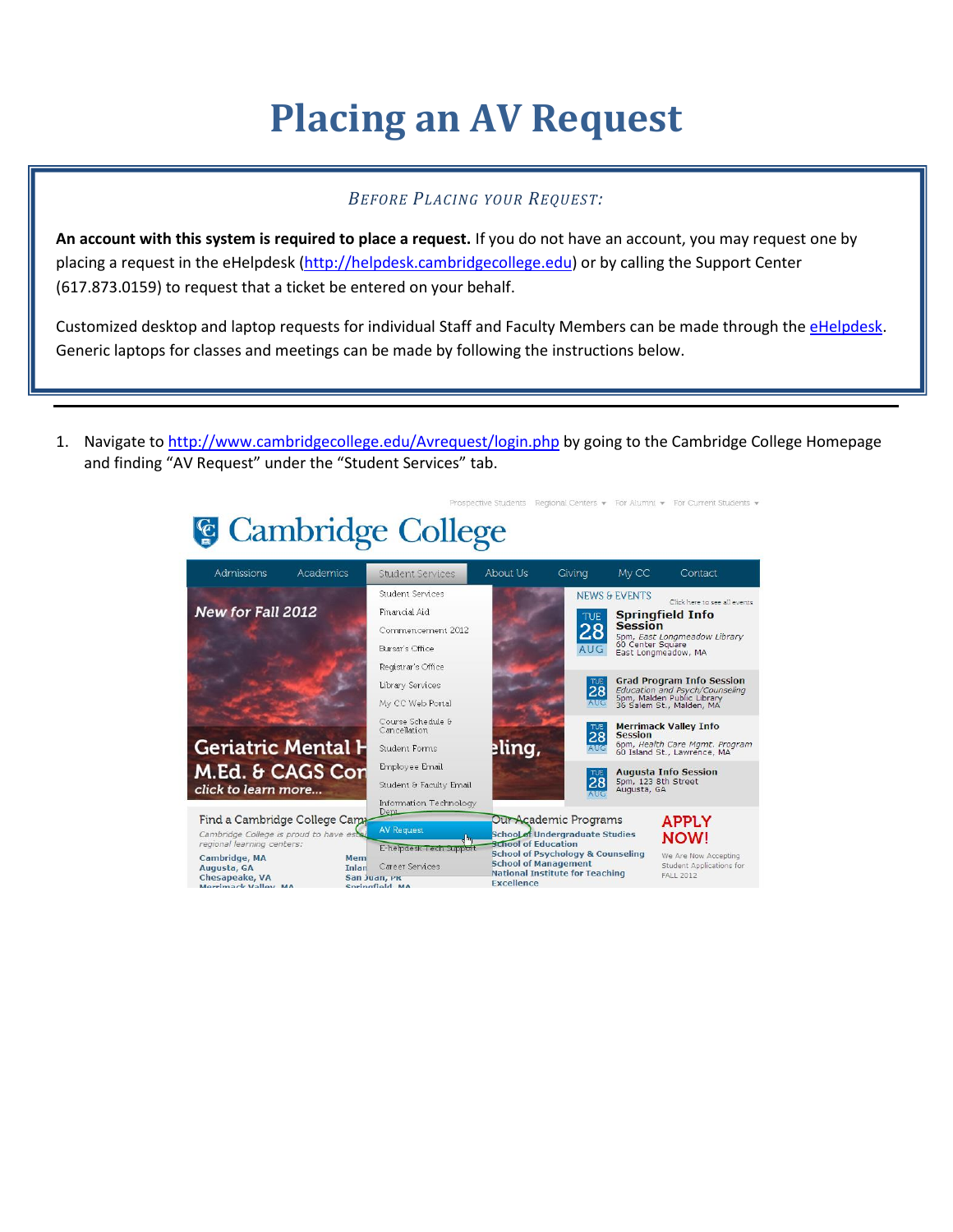2. Enter your username and password. If you receive an error message, please contact the IT HelpDesk by calling 617- 873-0159 or 800.877.4723 X1159.

Username: **whole e-mail (example – john.doe@cambridgecollege.edu)** Password: **Faculty/Staff ID**

| Cambridge                         | for working adults                            |
|-----------------------------------|-----------------------------------------------|
|                                   | AV-Request Form                               |
| Email Address<br>Faculty/Staff ID | adrienne.baker@cambridg<br><br>Login<br>Clear |
|                                   |                                               |

3. The AV Request Form will load. Please enter your **Campus Location, Room Number, and Event Type.**

**AV-Request Form** 

| Please fill the fields marked with '*' |                                                                                                      |                          |
|----------------------------------------|------------------------------------------------------------------------------------------------------|--------------------------|
|                                        | Please call $\equiv$ $\cdot$ 1-617-873-0159 $\odot$ if you don't receive a confirmation email. Thank |                          |
| you.                                   |                                                                                                      |                          |
|                                        |                                                                                                      |                          |
| Campus Location *                      | 1000 Mass (Cambridge) - MA                                                                           | $\overline{\phantom{a}}$ |
| Room Number*                           | 251<br>$\overline{\phantom{a}}$                                                                      |                          |
| Event Type *                           | <br>Class                                                                                            |                          |

Events that occur weekly and on multiple days (i.e. every week, Monday and Thursday) require separate AV Requests for each day. **Do not** place these details in the notes section.

4. Select "yes" or "no" to indicate if your event is recurring. **Skip to step 7 if the answer is "no"**

Event Type \*

| Will this request occur more than once?<br>Please select "yes" or "no."<br>Please completely fill in the information<br>helow * | $OY$ es $ON_{O}$ |  |
|---------------------------------------------------------------------------------------------------------------------------------|------------------|--|
|---------------------------------------------------------------------------------------------------------------------------------|------------------|--|

## 5. Select the Frequency of the Event.

| - ,                                                                                                                              |                           |             |            |                   |   |
|----------------------------------------------------------------------------------------------------------------------------------|---------------------------|-------------|------------|-------------------|---|
| Will this request occur more than once?<br>Please select "yes" or "no."<br>Please completely fill in the information<br>below. * |                           | $\odot$ Yes | O No       |                   |   |
| Classes Take Place *                                                                                                             | Select Frequency  v       |             | Select Day | $\checkmark$      |   |
| Date of Event <sup>*</sup>                                                                                                       | Select Frequency<br>Every |             |            | End Select a date | F |
| Time of Event: *                                                                                                                 | $\mathbf{r}$ Alternate    |             | Tо         | Select Time   v   |   |